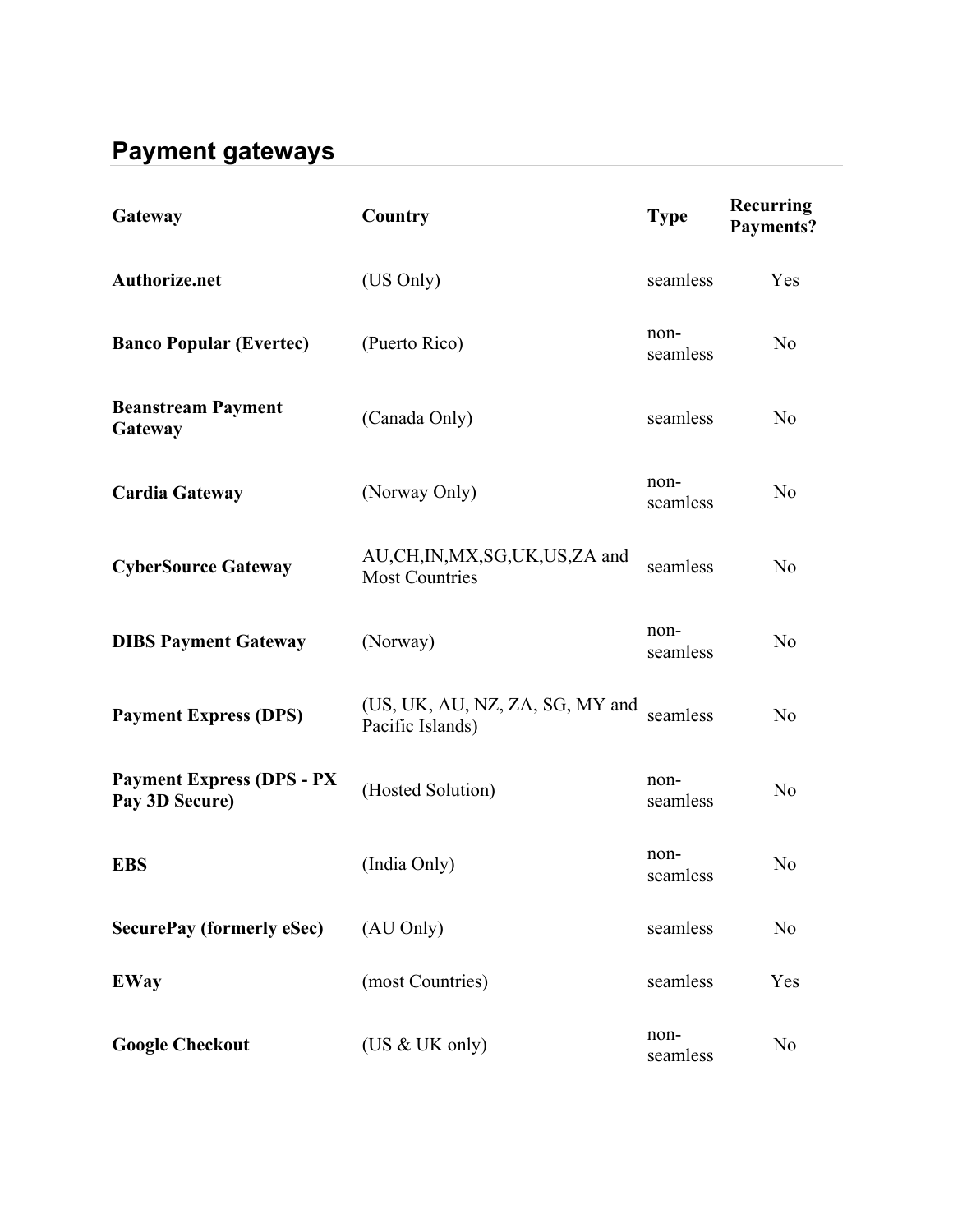| HeidelPay Payment Gateway (Most European Countries)          |                                           | non-<br>seamless | No.            |
|--------------------------------------------------------------|-------------------------------------------|------------------|----------------|
| <b>InternetSecureAutorize</b><br><b>Payment Gateway</b>      | (CA, US only)                             | seamless         | N <sub>o</sub> |
| <b>MIGS Payment Gateway</b>                                  | (AU Only)                                 | seamless         | N <sub>o</sub> |
| <b>Mollie</b>                                                | (Netherlands Only)                        | non-<br>seamless | N <sub>0</sub> |
| <b>Moneris Gateway</b>                                       | (Canada Only)                             | seamless         | N <sub>0</sub> |
| <b>NAB</b> (National Australia<br><b>Bank</b> )              | (AU Only)                                 | seamless         | N <sub>0</sub> |
| <b>NetRegistry Payment</b><br>Gateway                        | (AU Only)                                 | seamless         | N <sub>0</sub> |
| <b>Optimal Payments</b>                                      | (CA, USA, UK and Most Countries) seamless |                  | N <sub>o</sub> |
| PayGate                                                      | South Africa Only                         | seamless         | N <sub>o</sub> |
| <b>PayPal Standard</b>                                       | (most countries)                          | non-<br>seamless | N <sub>o</sub> |
| <b>PayPal PayFlow Payment</b><br>Gateway                     | (US, CA, AU, NZ, SG)                      | seamless         | N <sub>0</sub> |
| <b>PayPal Website Payments Pro</b><br><b>Payment Gateway</b> | (US, CA, UK only)                         | seamless         | Yes            |
| <b>RealEx Payment Gateway</b>                                | (Ireland and UK Only)                     | non-<br>seamless | No             |
| <b>Safer Pay Payment Gateway</b>                             | (most countries)                          | non-<br>seamless | N <sub>0</sub> |